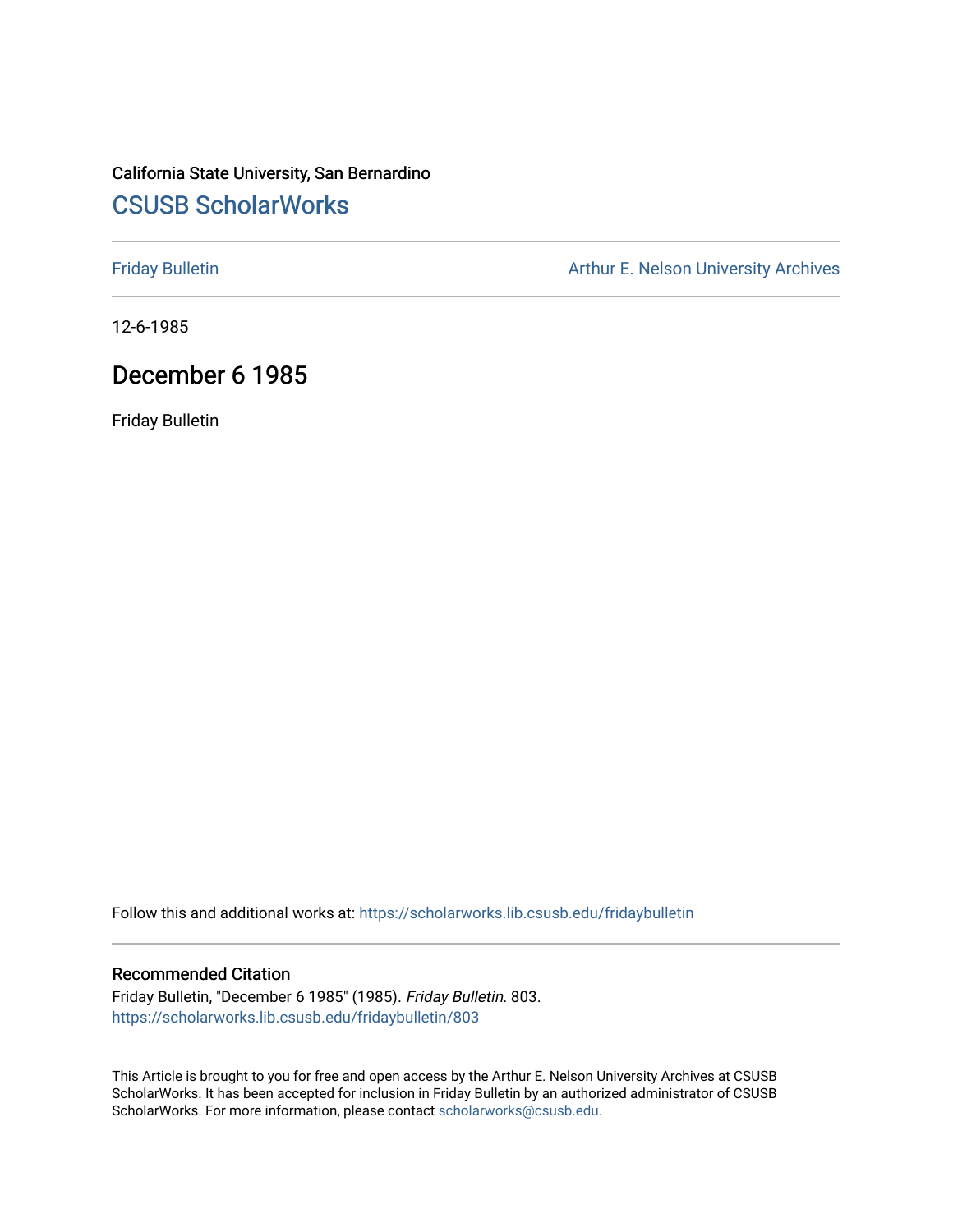# **THE BULLETin**

**California State University, San Bernardino \_p^ember** *6,* **1985** 

# STATE UNIVER San Bernardino

Educational Equity Six faculty members will receive Education 3® & Australians as Grants Allotted **part of a new facet of the Affirmdlive Action Faculty Develop**ment Program, announced Dr. Janice Loutzenhiser, chair of the Faculty Affairs Committee.

The grants are designed to support research and curriculum development in studies of issues pertaining to the disabled, minorities and women.

Dr. Lanny Fields (History) has been awarded \$672 for student assistance, materials and travel associated with writing a textbook An Interpretative Global History, which will examine in detail the contributions of women, minorities, the handicapped and aged in history around the world.

Janice Golojuch (Art) has been allotted \$250 for materials and supplies required for her research and documentation of contemporary women photographers in the Los Angeles area, emphasizing their artistic achievements and academic contributions.

Dr. Harold L. Hellenbrand (English) was granted \$250 for materials and supplies to help implement his plans to re-design the reading lists for American Literature courses 430 and 432, which cover the period from 1620 to 1855, to include books about women, blacks and native Americans.

Dr. Mildred Henry (Education) has been- awarded \$250 for materials and supplies necessitated by her research into the early identification of potential dropout students and possible intervention strategies. The study will focus on teacher preparedness for working with culturally and ethnically diverse populations at five selected San Bernardino elementary schools with high minority enrollments.

Dr. Janice Layton (Nursing) has been granted \$250 for costs associated with developing course work that addresses battered women and their children. Working in cooperation with the staff of a shelter for battered women and children, the investigation will support research recommendations made by the state's Commission on Child Abuse.

Dr. Susan Meisenhelder (English) has received \$1,880 in release time in order to write a book or series of articles on Zora Neale Hurston, a black woman author who wrote a variety of material from the 1930s-50s, such as anthropological studies, collections of folklore and fiction.

Faculty/Students As fall quarter winds into its last week, the Student Union and Plunge Into Finals Library will have special hours for students studying for final exams. The union will be open from 7 a.m. to 2 a.m., Monday-Wednesday, Dec. 9-11. Free refreshments will be available

generally during the evening hours on those days, according to Helga Lingren, director of the Student Union. Thursday, Dec. 12, the Student Union will be open 7 a.m. to midnight and Friday it will resume normal hours from 8 a.m. to midnight. The Library will be open from 8 a.m. to 11 p.m., Monday-Thursday, Dec. 9-12. Friday and Saturday, the Library will be open during regular business hours.

The Health Center, Bookstore and Commons will retain normal working hours next week, although the Commons will serve its last meal prior to fail quarter break Thursday evening, Dec. 12.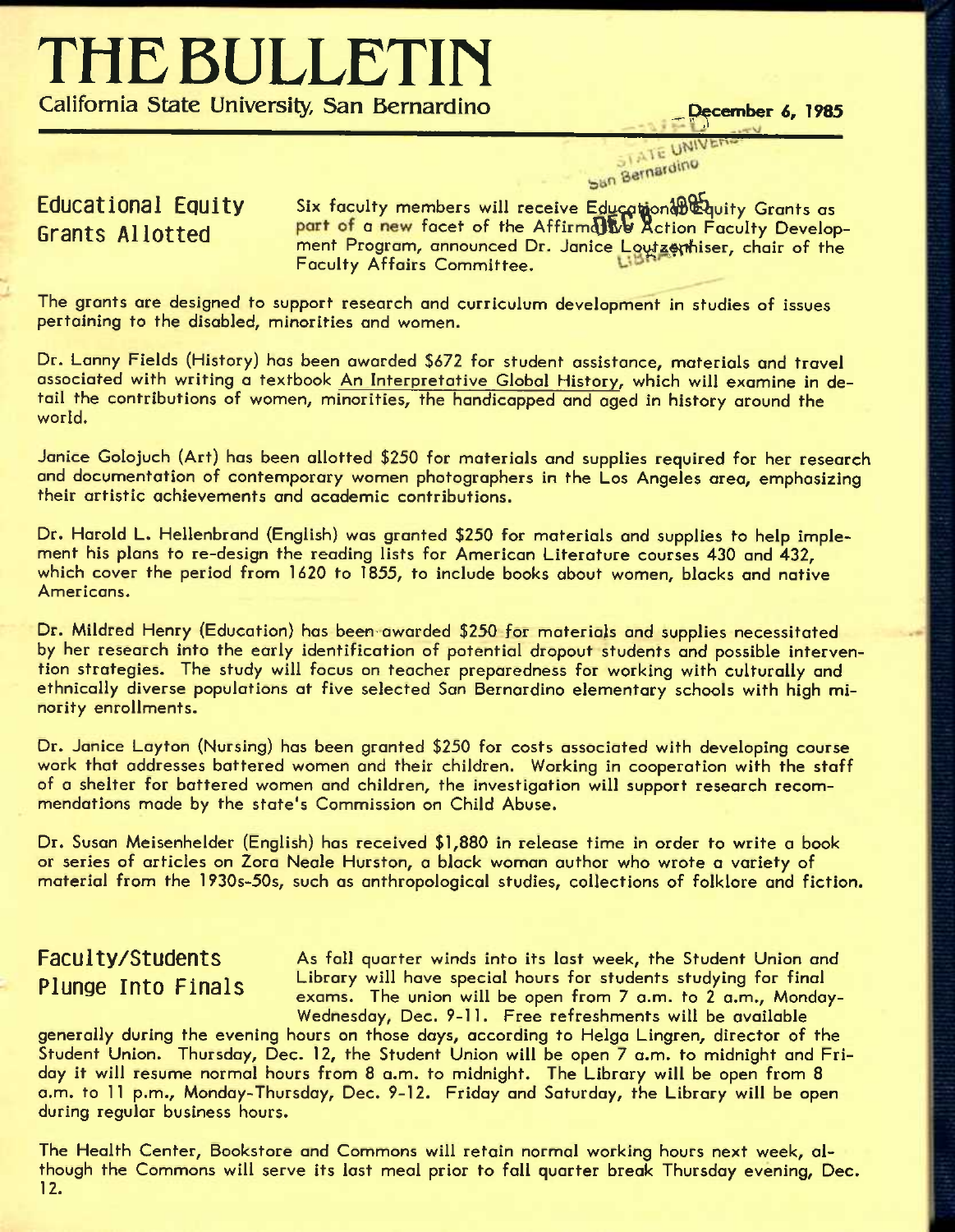Sociology Seminar The Sociology Department is hosting colleagues from three com-<br>Chaffey and San Bernarding V **Sociology Seminar Colleges-Mt.** San Jacinto, Chaffey and San Bernardino Val-<br>Set FOr Friday **colleges-Mt.** San Jacinto, Chaffey and San Bernardino Valley--at a symposium on "Teaching Sociology in the '80s" from 3-5 p.m., Friday, Dec. 13 in the Eucalyptus Room of the Lower Com-<br>mons. Participants will include Dr. David Decker (Sociology), Professor Del Barnett from Mt.

mons. Participants will include Dr. David Decker (Sociology), Professor Der Barner.<br>San Jacinto College, Professor Marylee Mason of Chaffey College and Professor Dorothy Gates San Jacinto College, Professor Marylee Mason of Charley College and Froncosco Death<br>of San Bernardino Valley College. All faculty interested in the topic are invited to attend.

Chamber's Installation The annual installation dinner of the San Bernardino Cham-Chaing S installation the simple will be held Thursday, Jan. 23 at the being been been been been will begin with commerce will be held Thursday, Jan. 23 at the **Orange Show Restaurant. The event will begin with cock**tails from 6-7:30 p.m. and dinner and the ceremony will fol-

low. Music will be provided by an ensemble of Cal State students. Reservations will be taken until Friday, Jan. 10 by Dr. Judith Rymer, executive dean. The cost is \$25 per person and checks should be made out to the San Bernardino Chamber of Commerce.

**December 23 Deadline** The fee waiver program, which substantially reduces the December 23 December 20 cost to CSU employees who want to take classes at any cost to CSU employees who want to take classes at any university in the system, will accept applications until Friday, Dec. 20, said Carlos Marquez, of Personnel. Em-

ployees could pay as little as. \$3 under the fee waiver program to take courses which normally would cost \$224, he said.

Employees must have an approved individual development plan on file in order to attend regular university classes under the program. Job-related courses need to be approved by the employee's supervisor.

Employees are encouraged to apply as soon as possible in order to gain admittance to their desired classes, which begin on Jan. 6. First time students will need to apply for admission to the<br>university as well. For further information, contact Marquez at Ext. 7205.

Santa Claus Will Call Faculty, staff and students can have Santa Claus call their<br>**Finn Lovees' Youngsters** Recreational Sports Department, announced Joe Long. The Recreational Sports Department, announced Joe Long. The calls will be placed during the week of Dec. 16. Application

forms, which are available at the Student Union and Physical Education Department, must be received by 4 p.m., Friday, Dec. 13. More information is available from Long at Ext. 7564.

*The California* State *University, San Bernardino WUETIU is published by the Public* Affairs *Office,* 

| $\frac{1}{2}$ $\frac{1}{2}$ $\frac{1}{2}$ $\frac{1}{2}$ $\frac{1}{2}$ $\frac{1}{2}$ $\frac{1}{2}$ $\frac{1}{2}$ $\frac{1}{2}$ $\frac{1}{2}$ $\frac{1}{2}$ $\frac{1}{2}$ $\frac{1}{2}$ $\frac{1}{2}$ $\frac{1}{2}$ $\frac{1}{2}$ $\frac{1}{2}$ $\frac{1}{2}$ $\frac{1}{2}$ $\frac{1}{2}$ $\frac{1}{2}$ $\frac{1}{2}$ |                                                                                         |  |
|---------------------------------------------------------------------------------------------------------------------------------------------------------------------------------------------------------------------------------------------------------------------------------------------------------------------|-----------------------------------------------------------------------------------------|--|
|                                                                                                                                                                                                                                                                                                                     | AD 117, Ext. 7558. Items for publication should be received in writing by noon Tuesday. |  |
| Edna Steinman, Director of Public Affairs                                                                                                                                                                                                                                                                           |                                                                                         |  |
| Editor Cynthia Pringle                                                                                                                                                                                                                                                                                              | Calendar Items Ruth Moran                                                               |  |
| Volume 21                                                                                                                                                                                                                                                                                                           | No. 13<br>Printed in the Duplicating Center                                             |  |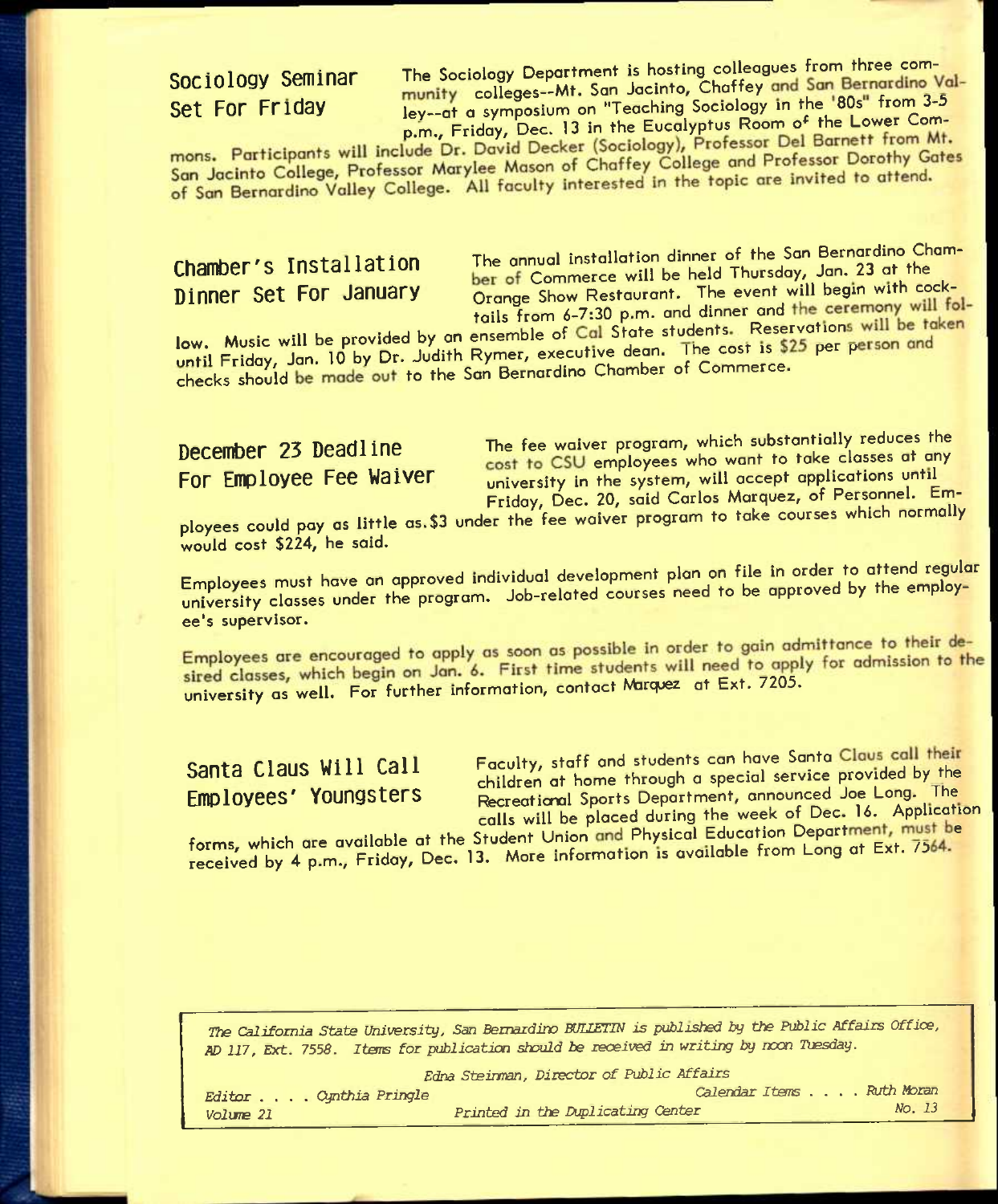**Dr. SchUltZ R6C6iV6S** The state Department of Consumer Affairs has funded a **\$75,000**  \*TC nnn *Qt t r* t project by Dr. Andrew Schultz (Education) to evaluate the train ing program for emissions mechanics. Beginning next summer, emissions mechanics currently certified by the Bureau of Auto-

motive Repair will need to begin a recertification program. The current program may be revamped. The study will gather retention and performance data and make recommendations for change.

屯

Chinese Professor Dr. Kaiyun Li, professor and chair of the Department of Management Science at the East China Technical University of Water Resources, To Appear Here such as the Eust State Technolic States of the Eucalyptus Room of the Lower Commons. His presentotion will be on the "Principles of

Enterprise Management in China." He has been with the East China technical university for 33 years. Faculty, staff and students are invited to attend his lecture, which is sponsored by the Intellectual Life Committee.

Dec. 12 Reception Staff and faculty are invited to join the families of students who are graduating this quarter at a reception honoring the graduates For Fall Graduates **From 7-8:30 p.m.**, Dec. 12 in the Panorama Room of the Lower Commons. The gathering will hear remarks from President Evans;

Dr. Peter Wilson, dean of students; and Mrs. Gloria Macias Harrison, chair of the university advisory board. Persons planning to attend should call the Alumni Affairs Office at Ext. 7811.

Some Openings Left A few openings remain for the spring quarter faculty development ORTHES LOTE Seminar in "Writing Across the Disciplines." The 10-week seminar<br>In Faculty Seminar are are are the U.S. Edward White (English) will be held Wednesdays presented by Dr. Edward White (English) will be held Wednesdays 1:30-3:30 p.m. Faculty interested in participating in the seminar

should contact Marina Kyritsis, special projects coordinator, at Ext. *7756* by Dec. 16.

Library Sale The book sale held Nov. 21 at the Library netted a record \$961.30, which will be used to purchase new library materials, according to John Nets \$961 Tibbals, head of patron services. Since 1983, the Library has earned \$4907 from its soles.

Student Star Search The finale of the "star search," sponsored by Associated Students Seasons Sear Doctors will be held from 6:30-8:30 p.m. tonight in the Recital Hall. In-<br>Finale Tonight dividuals will perform in categories of male vocalist, female vo-**FinalG Tonight** divlduals win perform in categories of male vocalist, female vocalist, musical group, dance, comedy and drama. Tickets will be sold at the door for a cost of \$4 for general admission and \$2 for student with identification.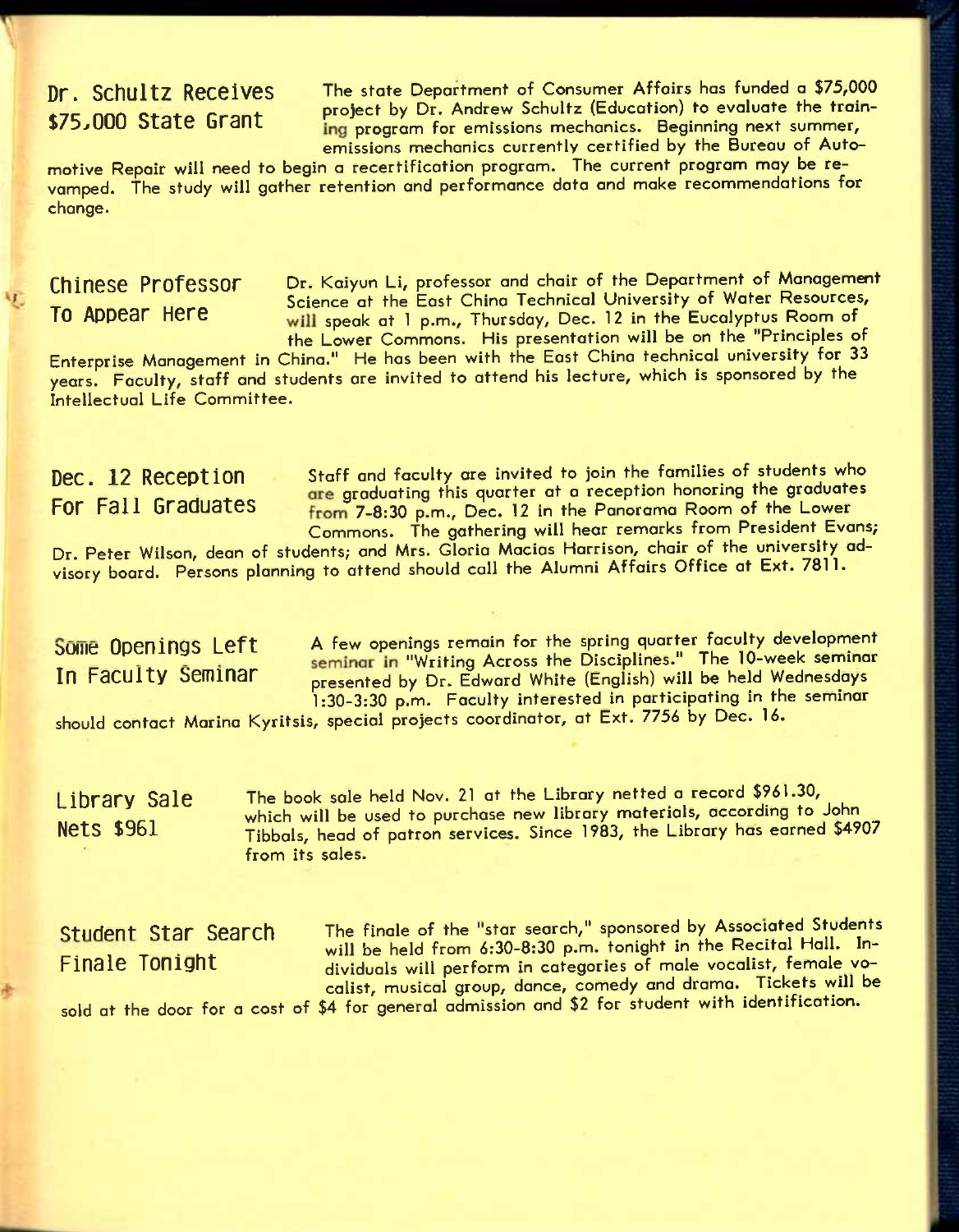Send Holiday Greetings, All members of the Cal State community are invited to ex-<br>Support Scholarships change their holiday greetings with colleagues through the change their holiday greetings with colleagues through the Cal State Associates scholarship fund.

For a contribution to the scholarship fund in the University Foundation, the donor's name will be listed on a greeting card to be sent to all faculty and staff. The donations will help provide scholarships for Cal State students, explained Debra Sass (Foundation Office), chairman of the holiday greeting card project.

With one check to the Associates' Scholarship fund, which is tax deductible, you can save the expense of many Christmas cards and postage plus the time of addressing envelopes," she said. Participation in the project is not limited to members of the Associates, she stressed.

The design for the greeting card is the work of on art major, Barbara Unruh, a student in a graphics class taught by Janice Golojuch (Art).

Policy Established For Use The Administrative Council this week adopted a policy<br>Of Labs, Studios, Workshops stating laboratories, studios and workshops are not stating laboratories, studios and workshops are not normally open to nonstudents.

If it is necessary for a nonstudent to use one of these facilities, approval must be obtained from the department chair and the school dean. The individual must also sign a "hold-harmless" statement releasing the university from responsibility for any accident or injury. Regulations about being in the facilities after hours will apply to nonstudents the some as to enrolled students.

**Pacific Review** Faculty, staff and students are invited to submit short stories, po-<br>Accepting Material etry, drawings and photography to the Pacific Review, which is etry, drawings and photography to the Pacific Review, which is published annually by Cal State, San Bernardino with funds from the Instructionally Related Programs. Manuscripts should be typed

and double-spaced and all work should be accompanied by a self-addressed, stamped envelope. Work may be dropped off at the English Department. Feb. 1 is the deadline for submissions. Pacific Review will be published in spring 1986.

**Spanish Professor Assistant Professor Daniel S. Whitaker (Foreign Languages) has re-**<br>Receives Doctorate **ceived his Ph.D.** in Spanish with a minor in Portuguese from the ceived his Ph.D. in Spanish with a minor in Portuguese from the University of Wisconsin-Madison. His thesis was "La quimera of Emilia Pardo Bazan: A Reflection of Literary Currents at the Turn of the Century. "

### **COMMUNIty** Dr. Ernest Bernal (Education spoke Nov. 27 to 45 junior high and high school Service students in Hemet Unified School district's Title VII bilingual program about their prospects for attending college.

Dr. Larry McFatter (Music) conducted a workshop on composition Nov. 17 for teachers and their students in the San Bernardino and Redlands Branches of the Music Teachers Association of

Dr. Robert Senour (Audivisual) has been reappointed by San Bernardino Mayor Evlyn Wilcox to another term on the city's Cable Television Commission.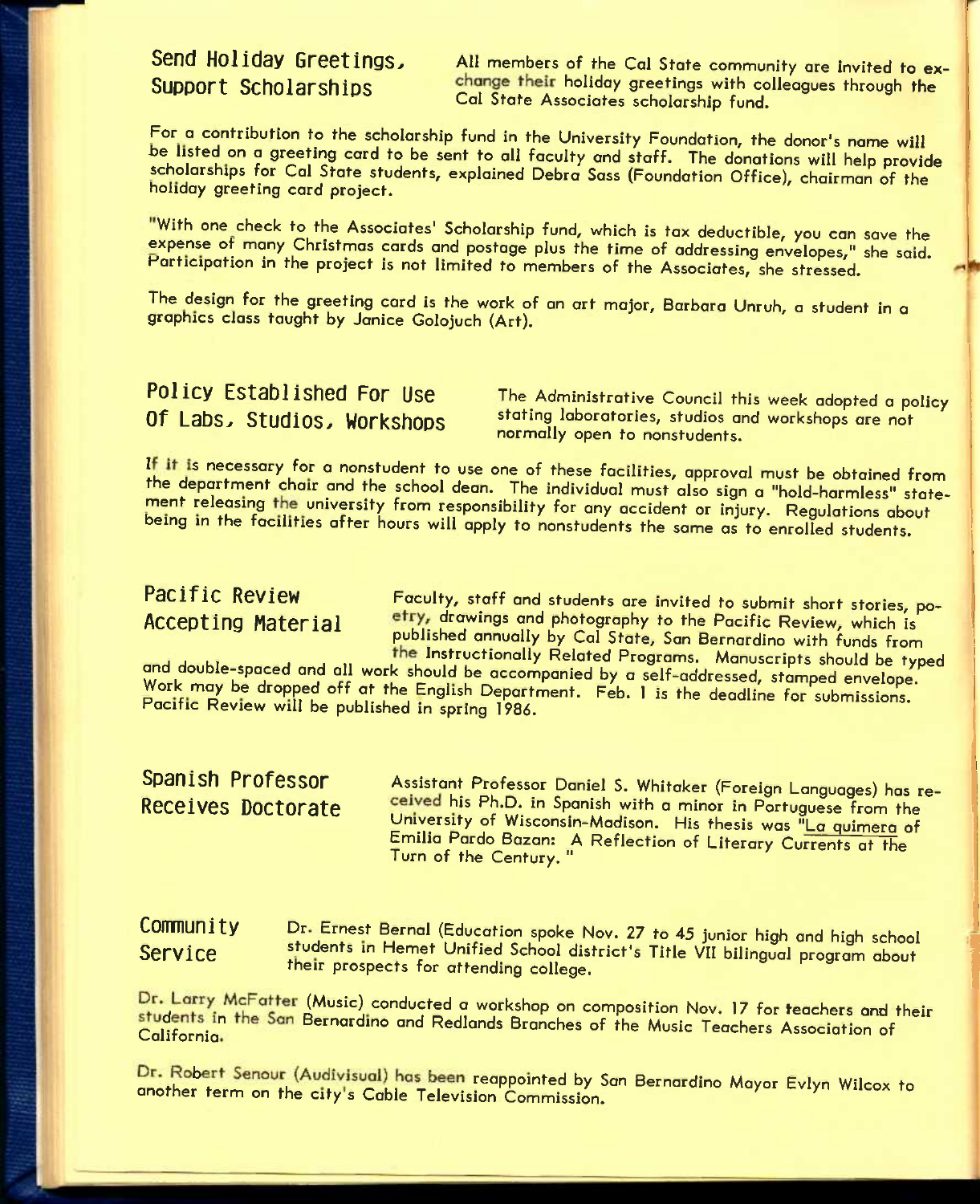**Professional** Dr. Frances Berdan (Anthropology) spent Oct. 17-Nov. 17 in the Sierra **Activities** Norte de Pueblo, Mexico, conducting on anthropological research project, "Clothing, Cloth and Acculturation: Textile Traditions of Middle America," under a National Geographic Society grant.

Dr. Robert Blackey (History) is in Philadelphia Dec. 5-8 for a meeting of the committee of examiners for the Advanced Placement Program in European history, which is part of the College Board and Educational Testing Service.

Katharine Busch (Education) is presenting a paper at a symposium on "Assessing Growth in Students' Learning: What Non-Traditional Methods Can Tell Us" at the National Reading Conference today. It is titled "Wholistic Writing Evaluation: Patterns of Growth and Literacy of Students in Second and Fourth Grades."

The book, Controversies in Environmental Policy, which was co-edited by Dr. Michael Clarke (Public Administration) and Dr. Sheldon Kamieniecki of USC and Dr. Bob O'Brien, University of Oregon, has been published by the State University of New York Press. Kamieniecki and O'Brien are former faculty here.

Dr. Fred Jandt (Communication) presented a workshop Nov. 20 on "Win-Win Negotiating" to the Sacramento Federal Women's Program Council. In addition, "Turning Conflict into Agreement," on excerpt from his book Win-Win Negotiating appeared as a front page article in the September issue of Working Smart.

Dr. Paul Johnson (Philosophy) presented a paper, "Ontological Shock, Mysticism and Religious Experience," at the Nov. 23 meeting of the American Academy of Religion division of the Society for the Philosophy of Creativity in Anaheim.

Dr. Adria Klein (Education) presented a report summarizing the curricula in multiple and single subject programs at Cal State, San Bernardino at the CSU symposium on "The Professional Teacher Preparation Curriculum" Nov. 18-19 in Newport Beach.

Dr. Donald Lindsey (Criminal Justice), Dr. Barbara Sirotnik (Marketing and Management) and Dr. John Heeren (Sociology) hove received word their article, "Measuring Christian Orthodoxy," has been accepted by the Journal for Scientific Study of Religion.

Dr. Swornolatha Moldonodo has an article, "Trends in Public Attitudes Toward Legal Abortion 1972-1978," published in the September issue of Research in Nursing and Health.

Dr. Roberta Stathis-Ochoa (Academic Programs, Administrative Fellow) has been appointed to a two-year term on the Council of Advisors on Education at Cal Poly, Pomona.

Dr. Edward White (English) chaired a panel on "Assessment: Its Effect on Curriculum, Classroom and Students" at the convention of the Notional Council of Teachers of English Nov. 23 in Philadelphia. He also is a member of the council's Committee on Testing.

Noteworthy Dr. Stephen Bowles (Education) has been appointed to the Education Committee of the American Diabetes Association—Southern Section and he conducted a workshop for counselors, teachers and student nurses on counseling diabetic students.

Pat Hadlock (Theatre Arts) received three awards at the Nov. 25 awards banquet of the Coalition of Inland Empire Theatres. He was honored for directing "Veronica's Room" and "Imaginary Invalid" as well as set design for "Imaginary Invalid."

Dr. Julius Kaplan (Art) recently completed a series of three lectures on abstract expressionism for the docents of The Los Angeles County Museum of Art.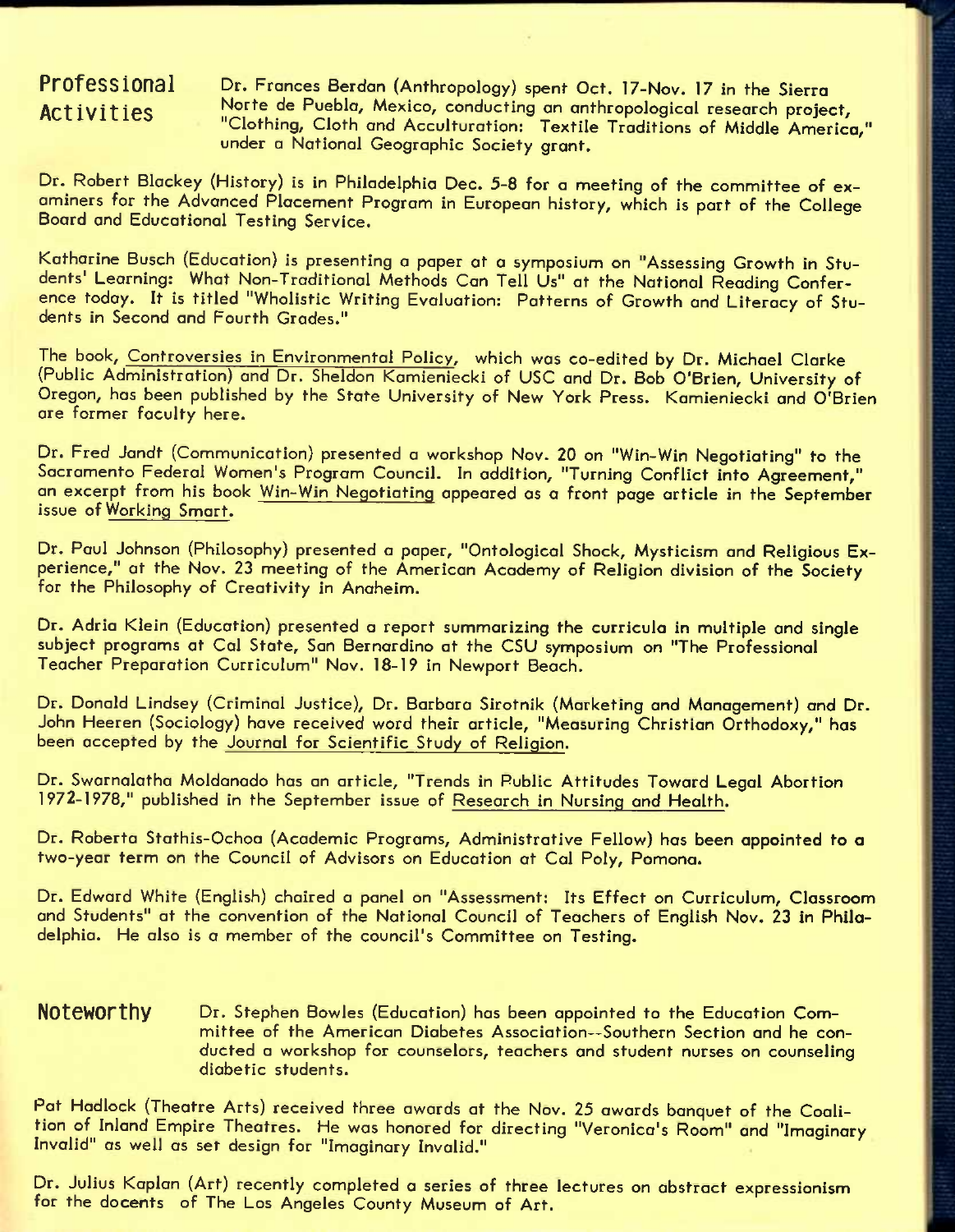### **Personnel**

### NEW TO THE UNIVERSITY

### Full-time, permanent

Haroldine Campbell Clerical Assistant IIA Financial Aid SS 143, Ext. 7741

Daniel Princeotto Student Services Professional II Admissions SS 144, Ext. 7313

## Full-time, temporary to June 30, 1986

Sandra Flores-Daneshvar Clerical Assistant IIA Student Affirmative Action SS 117, Ext. 7737

## **Employment Opportunities**

(Applications are being accepted from 2 p.m., today until 2 p.m. on the dates noted.)

ACCOUNTING Intermediate Account Clerk (Pool of Employees)--\$7.53-\$8.89/hr.; hourly, on-call, temporary to June 30, 1986. Closes Dec, 20. Available immediately.

INTERCOLLEGIATE ATHLETICS PROGRAM Clerical Assistant IIIA—\$735-\$871/mo.; parttime, temporary to Nov. 30, 1986. Closes Dec. 20. Available immediately.

PLANT OPERATIONS Supervising Custodian I—\$l,600-\$2,500/mo.; full-time, permanent. Closes Dec. 13. Available immediately.